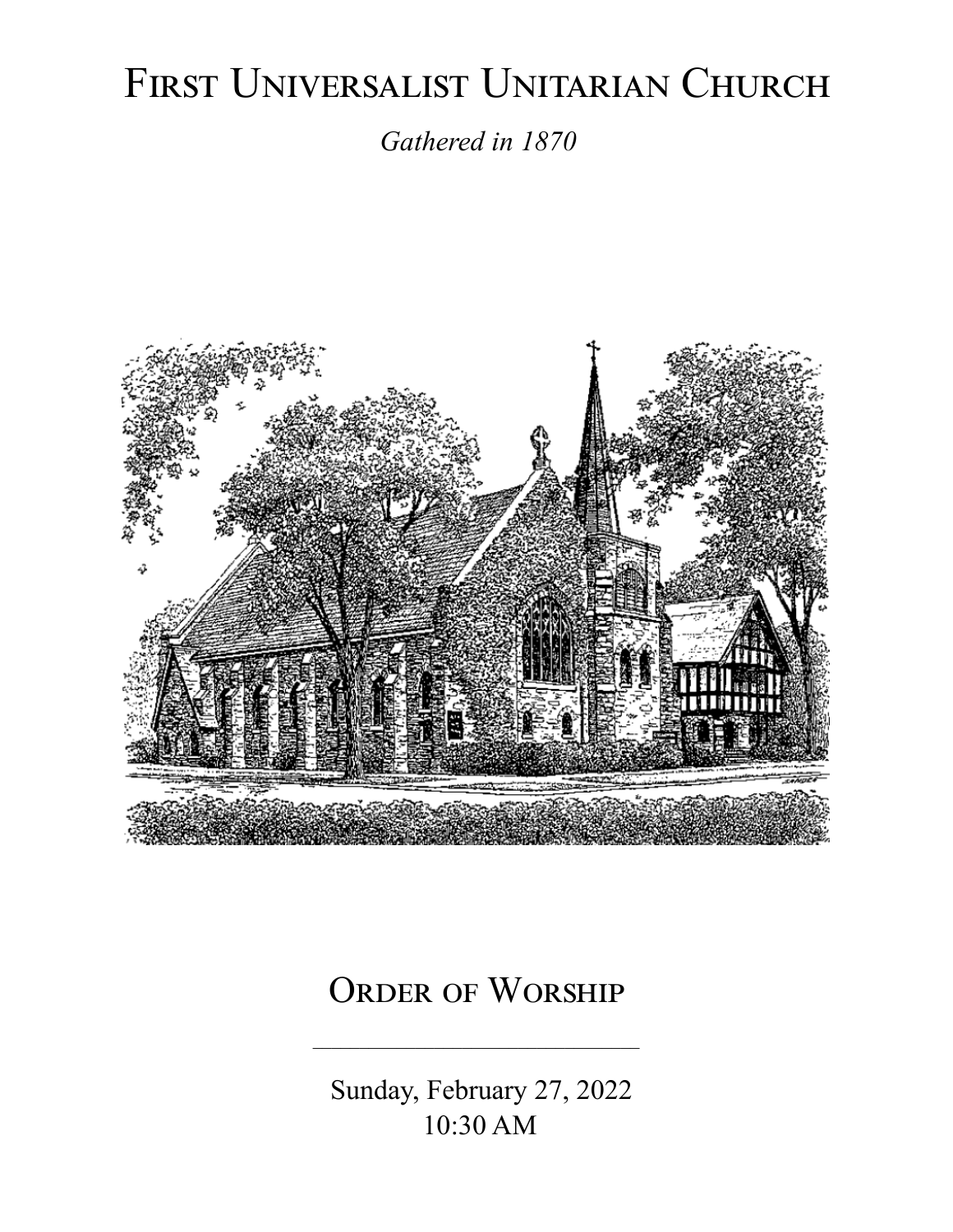# Order of Worship

#### **BELLCHIME**

#### **PRELUDE**

"Topaz Nocturne" *Dennis Alexander*

WELCOME AND ANNOUNCEMENTS

#### LIGHTING OF THE CHALICE

**We light this chalice for the light of truth, the warmth of love, and the fire of commitment. We light this symbol of our faith as we gather together.**

\*Opening Hymn No. 128 "For All That is Our Life"

\*Affirmation

**Love is the doctrine of this church: The quest of truth is its sacrament, And service is its prayer. To dwell together in peace, To seek knowledge in freedom, To serve human need, To the end that all souls shall grow into harmony with the Divine— Thus do we covenant with each other.**

\*Doxology

**From all that dwell below the skies Let songs of hope and faith arise; Let peace, good will on earth be sung Through every land, by every tongue.**

Story for All Ages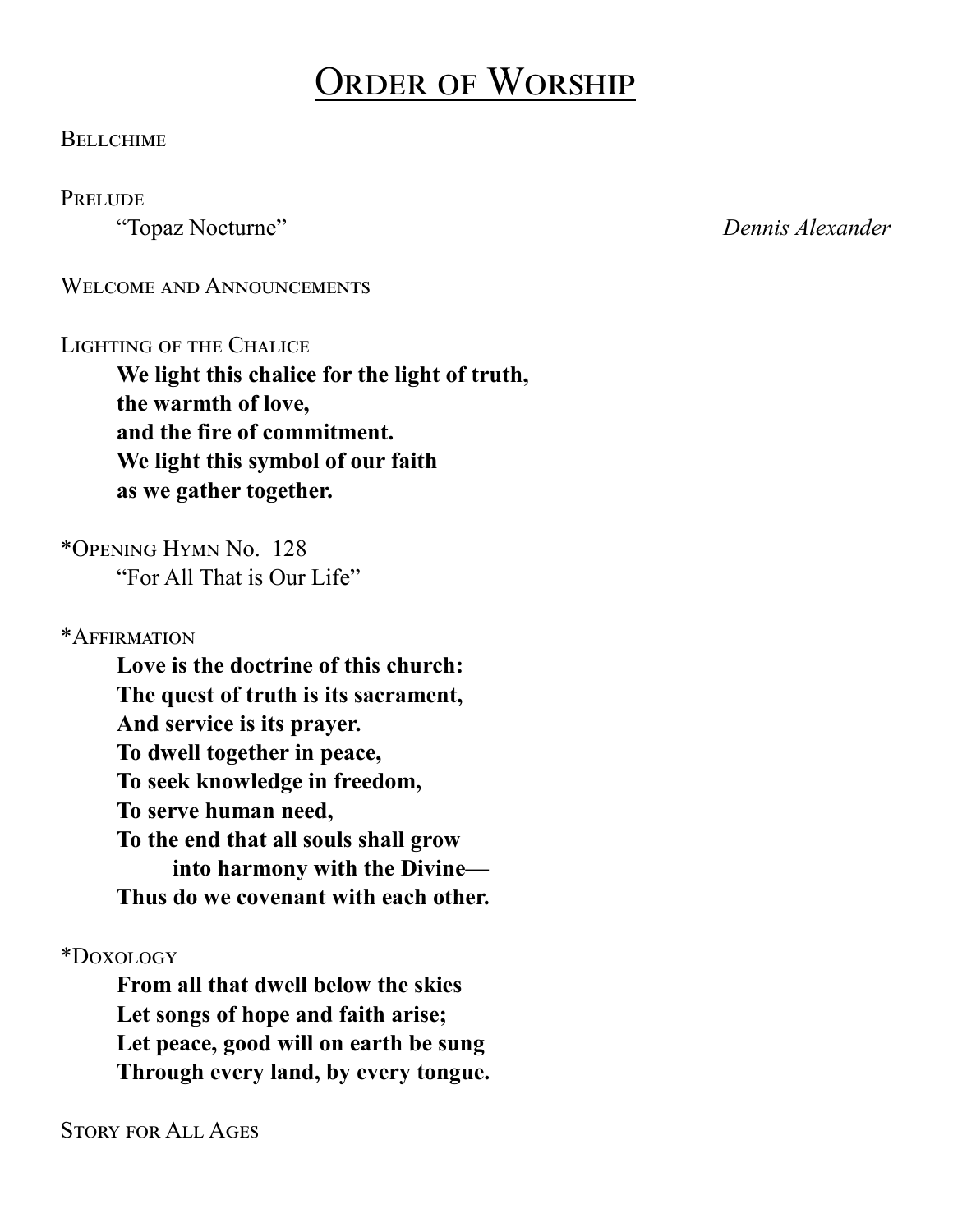| <b>CHILDREN'S SONG</b><br>May peace surround you,<br>May love surround you,<br>As you go, as you go,<br>As you go on your way. (Repeat) | Juliana Nord                                     |
|-----------------------------------------------------------------------------------------------------------------------------------------|--------------------------------------------------|
| <b>OFFERTORY</b><br>"Cliffs at Pourville"                                                                                               |                                                  |
|                                                                                                                                         | Pam Wedgwood                                     |
| PRAYER AND SILENT MEDITATION                                                                                                            |                                                  |
| PRAYER HYMN No. 352 (sung by the congregation, seated)<br>"Find a Stillness"                                                            |                                                  |
| <b>READING</b>                                                                                                                          |                                                  |
| "If You Knew"                                                                                                                           | Ellen Bass                                       |
| <b>MUSIC MEDITATION</b>                                                                                                                 |                                                  |
| "Gnoissienne No. 2"                                                                                                                     | Erik Satie                                       |
| <b>SERMON</b>                                                                                                                           |                                                  |
| "Peaks and Valleys"                                                                                                                     |                                                  |
| CLOSING HYMN No. 1064                                                                                                                   |                                                  |
| "Blue Boat Home"                                                                                                                        |                                                  |
| <b>BENEDICTION</b>                                                                                                                      |                                                  |
| <b>POSTLUDE</b>                                                                                                                         |                                                  |
| "La Trastrasera"                                                                                                                        | trad. Chilean melody, arr. by Christopher Norton |